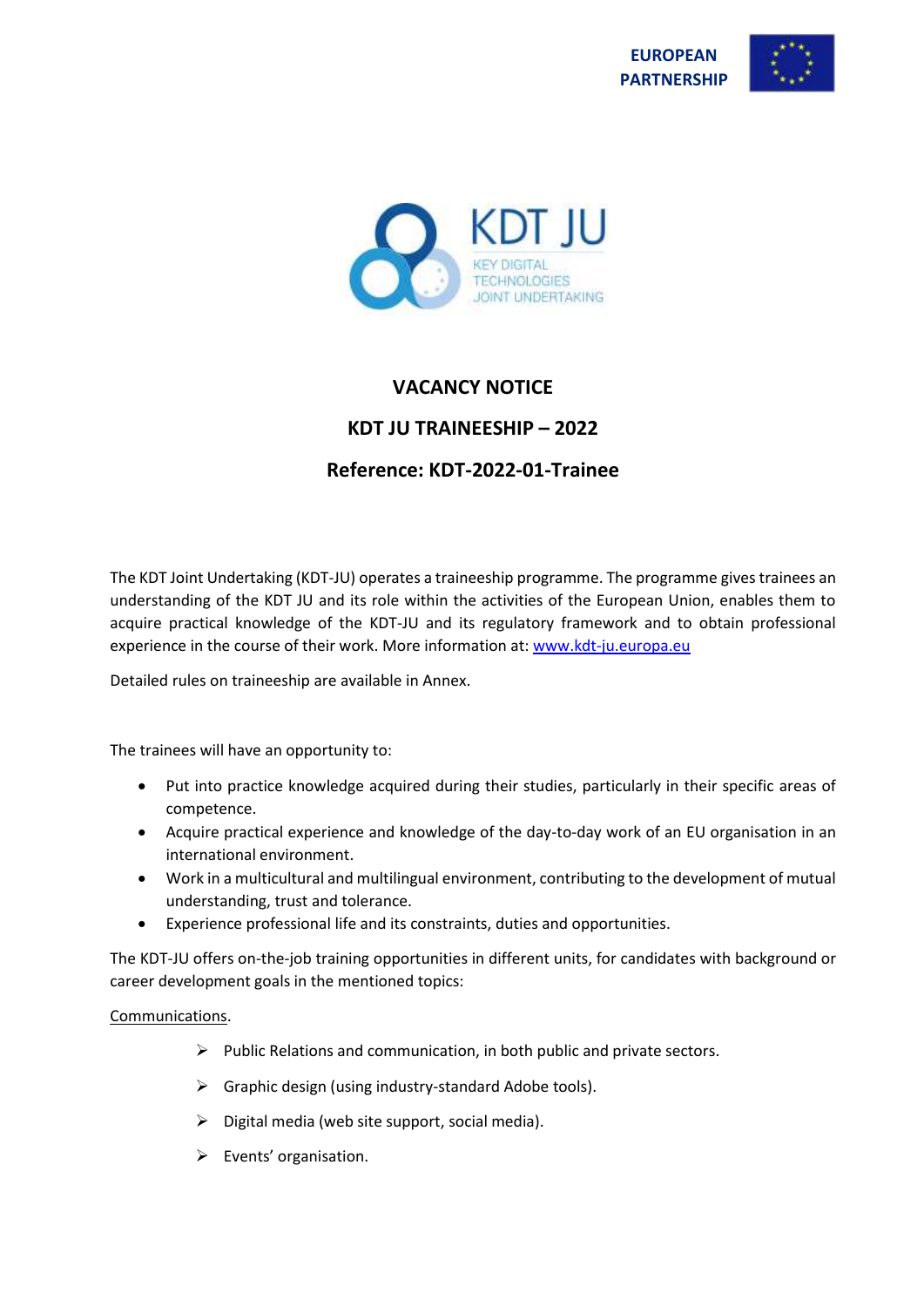## Operations:

- ➢ Operational aspects of public funding: preparation of calls for proposals,
- $\triangleright$  Evaluation and selection of proposals.
- ➢ Contract monitoring and follow-up of projects, reporting.
- $\triangleright$  Administrative support to Programme Officers.

#### Administration (audit and internal control):

- ➢ Audit planning, follow up of audit engagements and audit recommendations;
- $\triangleright$  Support to the risk assessment exercise and internal control monitoring;
- ➢ Compliance and administrative support on HR (recruitment procedure).

#### **Requirements:**

- Possession of a university degree at the time of applying. Candidates must provide copies of the diplomas or other relevant certificates.
- An excellent command of oral and written English and one or more other official Union languages.
- Good communication skills (writing and oral) and capacity to respond in time to urgent situations.
- Very good knowledge of Microsoft tools.

Candidates should be national of a Member State of the European Economic Area (the 28 Member States of the European Union plus Iceland, Liechtenstein and Norway).

#### **Grant:**

The KDT-JU offers a monthly grant of **1 252,68 €** net per month and may pay a travel allowance to compensate the expenses incurred at the beginning and at the end of the traineeship from the place of residence, which is normally the address provided for correspondence. It is recommended to read carefully the detailed rules applicable.

The placements are for a period of maximum 6 months.

O.

 $\circ$ 

Grants awarded to trainees are not subject to the special tax regulations applying to officials and other servants of the European Union. Trainees are solely responsible for the payment of any taxes due on the grant they receive from the KDT-JU by virtue of the laws in force in the State concerned.

The KDT-JU does not cover sickness nor accident insurance and trainees must take out such insurance prior to the start of their traineeship at the KDT-JU.

#### **How to apply:**

Interested candidates should send a motivation letter in English together with their CV in EU format and a copy of their university degree by e-mail to [vacancies@kdt-ju.europa.eu](mailto:vacancies@kdt-ju.europa.eu) at the latest by **20 July 2022, at 12.00 (noon).** 

 $Q$   $Q$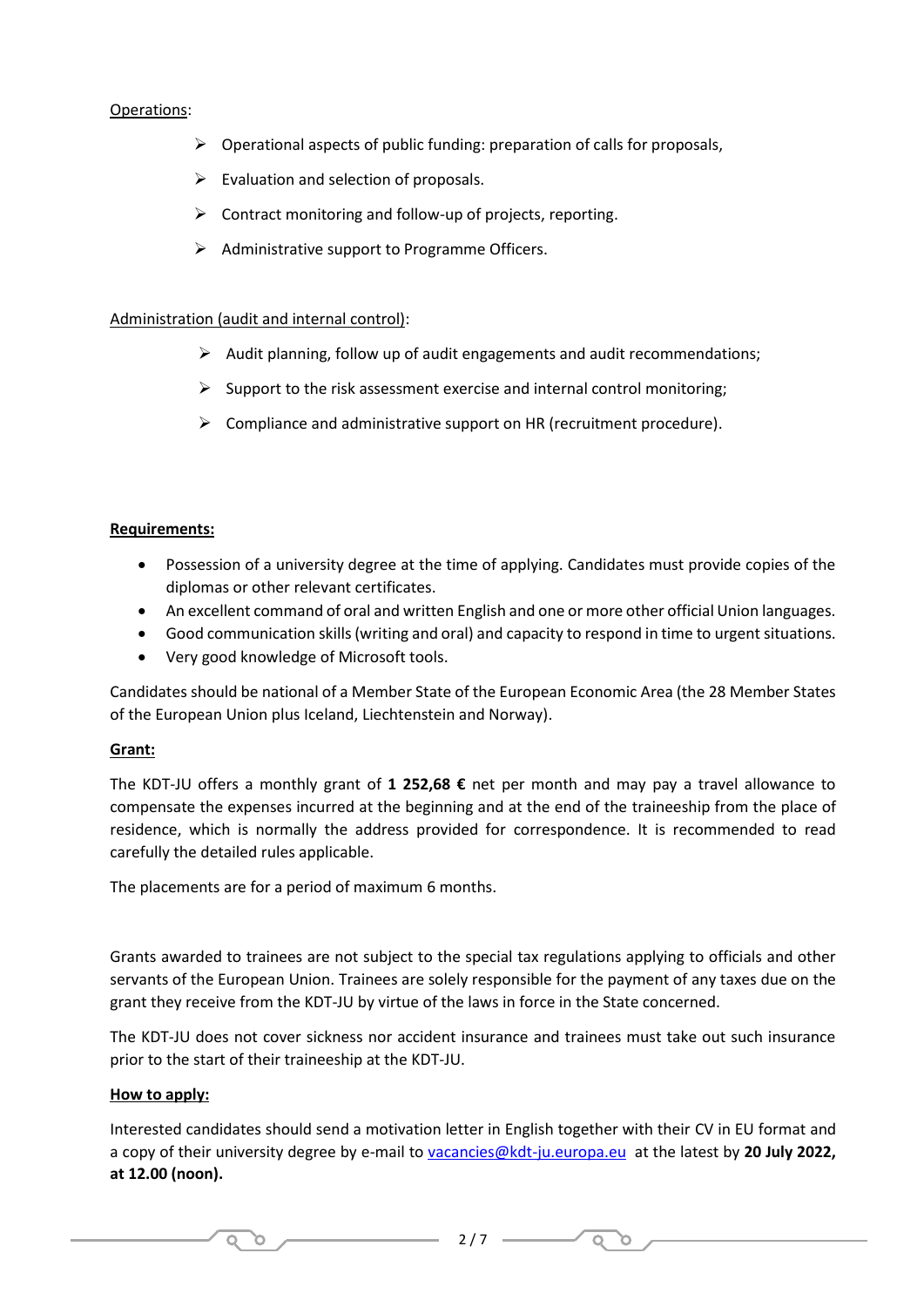# **Selection Procedure/ Selection Criteria** :

Applications have to fit with requirement in the present Vacancy Notice.

After analysis of CVs, the more suitable candidates will be invited to an interview.

The KDT-JU will constitute a reserve list of potential trainees and will offer a trainee position when a position is available.

Indicative timing:

The present call is to select trainees to take duty within the year 2022.

| <b>Deadline</b>                                            | 20 July 2022 at 12.00                |
|------------------------------------------------------------|--------------------------------------|
| <b>Contact with preselected</b><br>candidates (indicative) | 16 August 2022 – 15 September 2022   |
| Indicative start date of<br>traineeship                    | 16 September 2022 - 31 December 2022 |

The KDT-JU takes care to avoid any form of discrimination in its procedures.

# **Independence and Declaration of Interest**

 $\circ$ O.

Successful candidates will be required to make a declaration of commitment to act independently in the public interest and to make a declaration in relation to interests which might be considered prejudicial to their independence. Candidates must confirm their willingness to do so in their application.

Annexes

- Annex  $1$  – Decision of the KDT-JU laying down rules on the use of trainees  $1$ 

 $Q$ n.

- Annex 2 – KDT-JU Privacy statement

<sup>1</sup> KDT-JU has replaced and succeeded to ECSEL JU. The decision of ECSEL Governing Board laying down rules on the use of trainees continues to apply to KDT-JU (decision KDT Governing Board 2021.03).

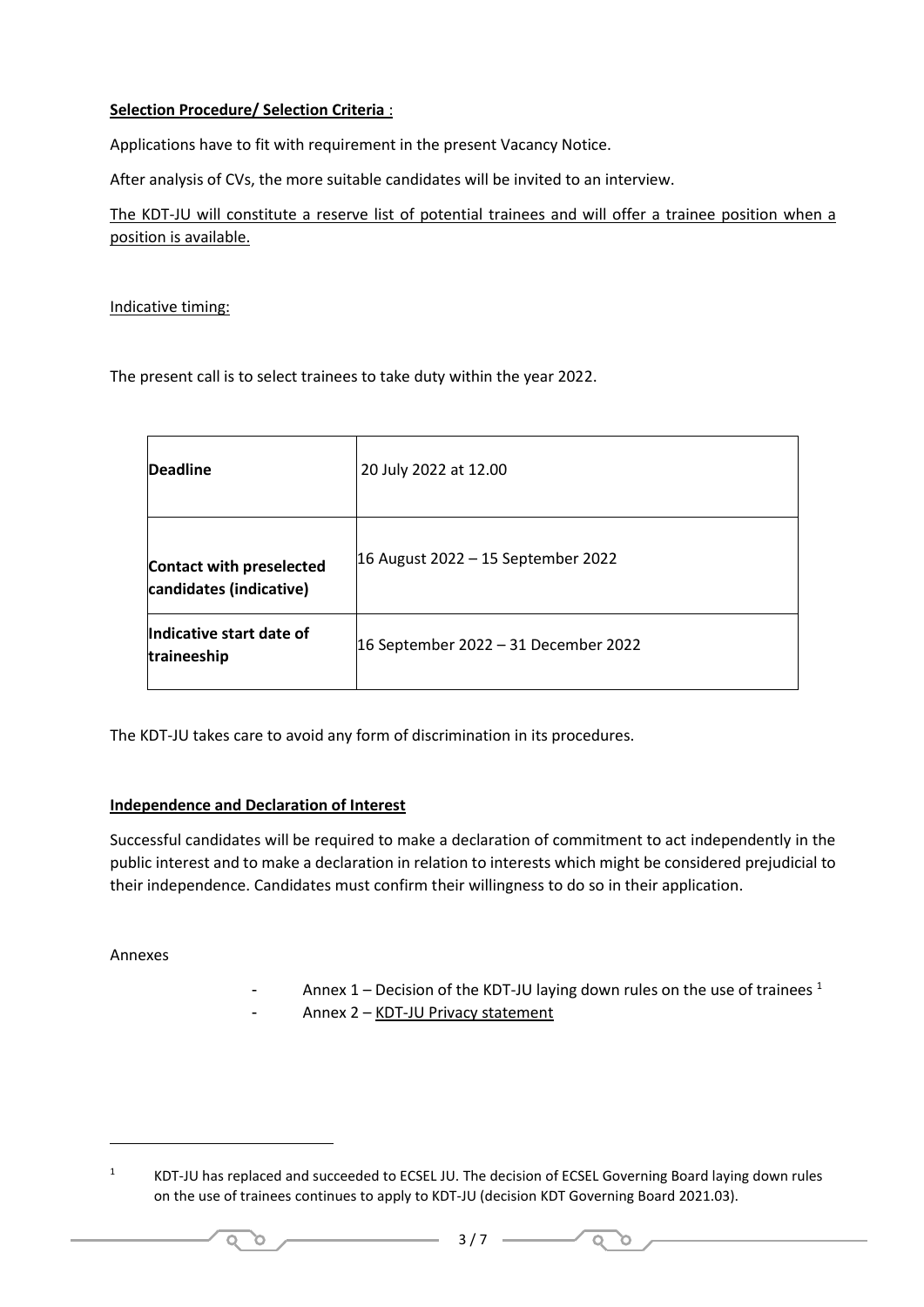# **Annex 2 - KDT-JU Privacy statement**

The KDT JU, like other EU institutions, bodies, agencies and offices [\(EU institutions\)](https://europa.eu/european-union/about-eu/institutions-bodies_en), may process your personal data (also known as personal information) for a number of reasons, from dealing with public requests for information, staff matters, procurement contracts, grant agreements etc.

This privacy statement governs the processing of your personal data on the basis of the European Regulation (EU) N°2018/1725 of the European Parliament and of the Council of 23 October 2018 on the protection of natural persons with regard to the processing of personal data by the Union institutions, bodies, offices and agencies on the free movement of such data ("**EUI-GDPR**") by KDT Joint Undertaking set up by Council Regulation (EU) No 2021/2085 of 19 November 2021 establishing the KDT Joint Undertaking as part of your job application with us (as temporary agent (TA), contract agent (CA), seconded national expert (SNE), interim staff or trainee).

#### **1. WHO ARE WE?**

- 1.1. Your personal data are processed on the basis of applicable data protection legislation by KDT Joint Undertaking, located Avenue de la Toison d'Or, 1060 Brussels, Belgium ("**Joint Undertaking**", "we", "us", "our"). You can contact us via e-mail at [dpo@kdt-ju.europa.eu](mailto:dpo@kdt-ju.europa.eu)
- 1.2. Where reference is made in this Applicants' Privacy Policy to laws or regulations, possible amendments to these laws or regulations are implicitly included.
- 1.3. We reserve the right to change and adapt this Applicants' Privacy Policy on our own initiative. In that case, those changes will be communicated to you via e-mail. If you do not agree to the changes, you can withdraw your consent.

#### **2. WHICH OF YOUR PERSONAL DATA DO WE PROCESS?**

2.1. When you apply for a job (selection process), we process:

- Identity information you provide us with, such as your first name, last name, birthdate, preferences and interests;
- Contact details you provide us with, such as your e-mail address, postal address, country and (mobile) telephone number;
- Resume information you provide us with, such as your employer, professional experience, education, skills and references;
- Results of the selection process
- Any other personal data you provide us with to support your job application or to allow the verification of the eligibility and selection criteria laid down in the vacancy notice.

#### 2.2. For the recruitment process, we process:

- All the information from the selection process mentioned above;
- Documents verifying nationality;
- Family situation;

 $\circ$ O.

• Documents verifying appropriate character references (in accordance with Article 12(2) and 82(3) of CEOS);

 $Q$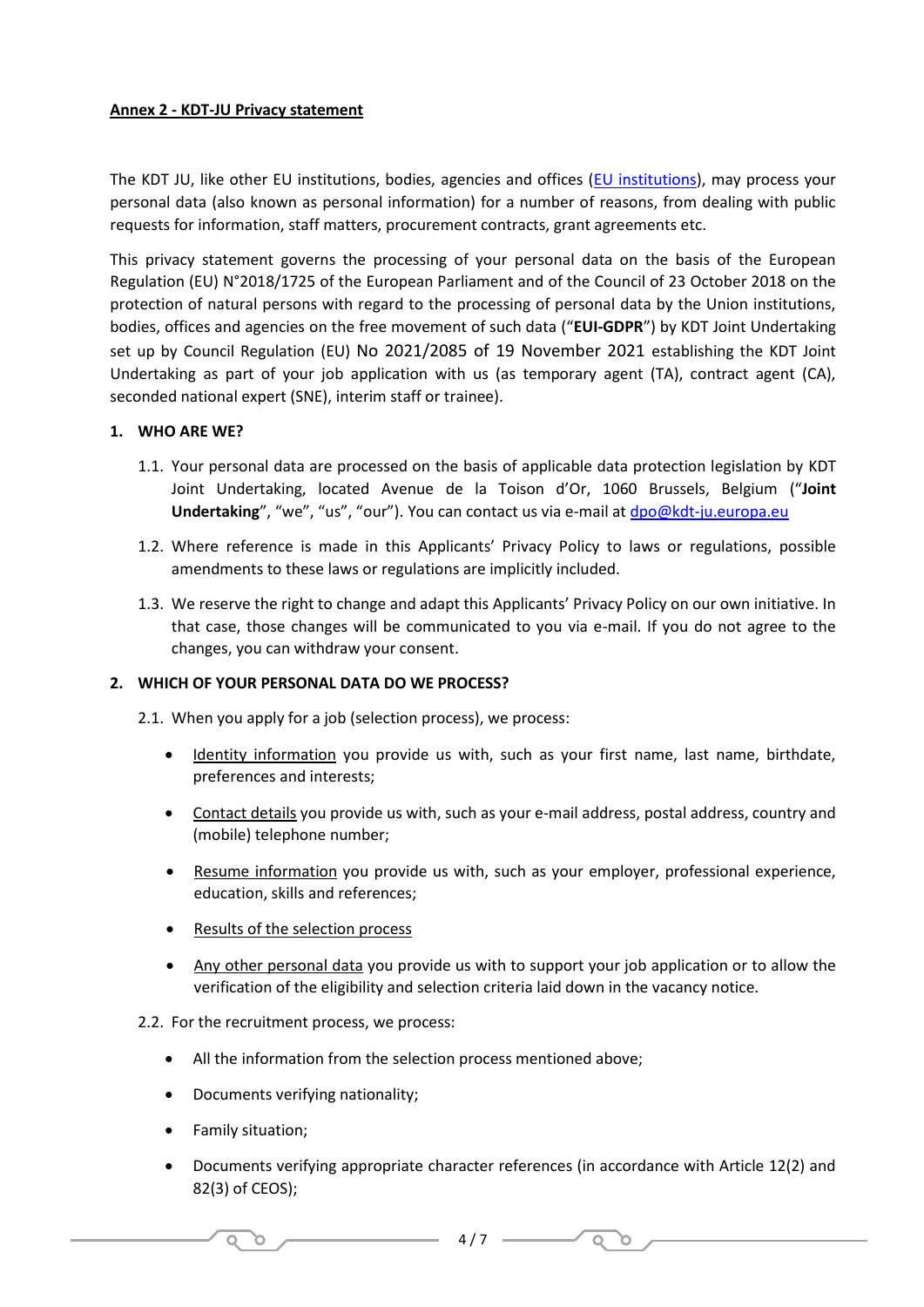- Document sent from the Commission Medical Service indicating that the selected candidate is physically fit or not to perform the job;
- PMO forms to allow the establishment of the recruited staff's entitlements under the Staff Regulation and CEOS;
- Originals of the extracts of criminal record/attestation of good behavior;
- Any other personal data you provide us with.
- 2.3. We receive most of your personal data directly from you, but it may happen that our HR department includes additional information in your job application or that we receive information from a recruitment agency. In such case, the agency is responsible to provide you with the information in this Applicants' Privacy Policy. Also, we advise you to consult the privacy policy of the recruitment agency.
- 2.4. We do not intend to process sensitive personal data about you, such as information revealing your racial or ethnic origin, political opinions, religious and philosophical beliefs, trade union membership, genetic data, biometric data for the purpose of unique identification, data concerning health, sex life or sexual orientation. If such information is necessary for your job application, we will ask for your consent separately. If you nevertheless provide us with such information on your own initiative, we will derive your explicit, freely given, specific, informed and unambiguous consent to the processing of this data. Personal data concerning health (medical data) are processed by the Medical Service of the European Commission.
- 2.5. Candidates failing to provide compulsory data as requested in the vacancy notice will be excluded from the selection process.

# **3. FOR WHAT PURPOSES DO WE PROCESS YOUR PERSONAL DATA AND WHAT IS THE LEGAL BASIS FOR THIS?**

3.1. We process your personal data for selection and recruitment purposes so that you are able to apply for a job with us at this moment or in the near future, as well as to keep track of your details in this context and to follow up on your application. We rely on your consent for this processing activity. We also rely on Article 2(a) and (f), 3(a), 12, 82 and 86 of CEOS. If special categories of personal data are processed, we may rely on the derogation explicit consent (Art. 10(2)(a) of Regulation (EU) 2018/1725) or Article 137(3) of the Financial Regulation (for criminal records).

# **4. TO WHOM DO WE SEND YOUR PERSONAL DATA?**

 $\circ$ O.

- 4.1. We may share your personal data with third parties in order to process your personal data for the purposes outlined in Article **Error! Reference source not found.** above. Third parties are only a llowed to process your personal data on our behalf and upon our explicit written instruction. We also warrant that all those third parties are selected with due care and are committed to observing the safety and integrity of your personal data.
- 4.2. We may be legally obliged to share your personal data with competent law enforcement agents or representatives, judicial authorities, governmental agencies or bodies.
- 4.3. We do not send your personal data in an identifiable manner to any other third party than the ones mentioned in Articles **Error! Reference source not found.** and **Error! Reference source not fo und.** without your explicit consent to do so. However, we may send anonymized data to other organizations that may use those data for improving our job application process.

 $\circ$ O.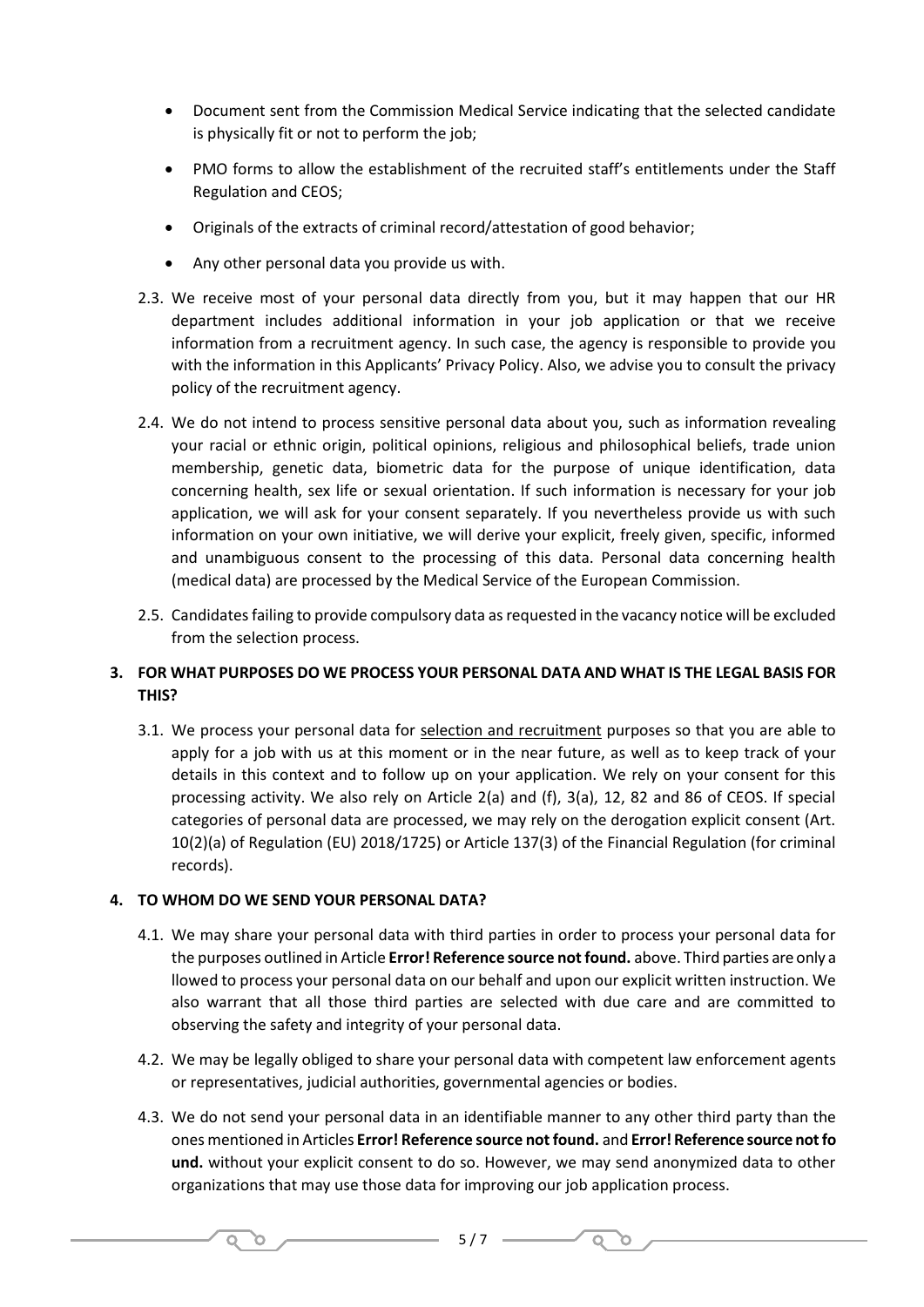# **5. WHERE DO WE PROCESS YOUR PERSONAL DATA?**

5.1. We process your personal data within the European Economic Area (EEA).

## **6. WHAT QUALITY ASSURANCES DO WE COMPLY WITH?**

- 6.1. We do our utmost best to process only those personal data which are necessary to achieve the purposes listed under Article 3.**Error! Reference source not found.** above.
- 6.2. Your personal data are only processed for as long as needed to achieve the purposes listed under Article 3 above or up until such time where you withdraw your consent for processing them. If you are recruited, your personal data are kept for 10 years after termination of employment. If you are not recruited, your personal data are kept for 5 years after expiry of the reserve list. If you are not on a reserve list, your personal data are kept for 5 years after the notification of nonselection.
- 6.3. We will take appropriate technical and organizational measures to keep your personal data safe from unauthorized access or theft as well as accidental loss tampering or destruction. Access by our personnel or third parties' personnel will only be on a need-to-know basis and be subject to confidentiality obligations. You understand, however, that safety and security are best efforts obligations which can never be guaranteed.

## **7. WHAT ARE YOUR RIGHTS?**

- 7.1. You have the right to request access to all personal data processed by us pertaining to you.
- 7.2. You have the right to rectification, *i.e.* to ask that any personal data pertaining to you that are inaccurate, are corrected.
- 7.3. You have the right to withdraw your earlier given consent for processing of your personal data.
- 7.4. You have the right to erasure, *i.e.* to request that personal data pertaining to you be deleted if these data are no longer required in the light of the purposes outlined in Article 3 above or if you withdraw your consent for processing them.
- 7.5. You have the right to restriction instead of deletion, *i.e.* to request that we limit the processing of your personal data.
- 7.6. You have the right to object to the processing of personal data if the processing by us is necessary for the performance of a task carried out in the public interest, unless if we demonstrate compelling legitimate grounds which override your interests, rights and freedoms or for the establishment, exercise or defence of legal claims.
- 7.7. You have the right to data portability, *i.e.* to receive from us in a structured, commonly-used and machine-readable format all personal data you have provided to us if the processing is based on your consent or a contract with you and the processing is carried out by automated means.
- 7.8. If you wish to submit a request to exercise one or more of the rights listed above, you can contact us by sending an e-mail to [dpo@kdt-ju.europa.eu](mailto:dpo@kdt-ju.europa.eu) . An e-mail requesting to exercise a right will not be construed as consent with the processing of your personal data beyond what is required for handling your request. Such request should meet the following conditions:
	- State clearly which right you wish to exercise; and

 $\overline{\mathsf{Q}}$ 

ີດ

• Your request should be accompanied by a digitally scanned copy of your valid identity card proving your identity.

 $Q$